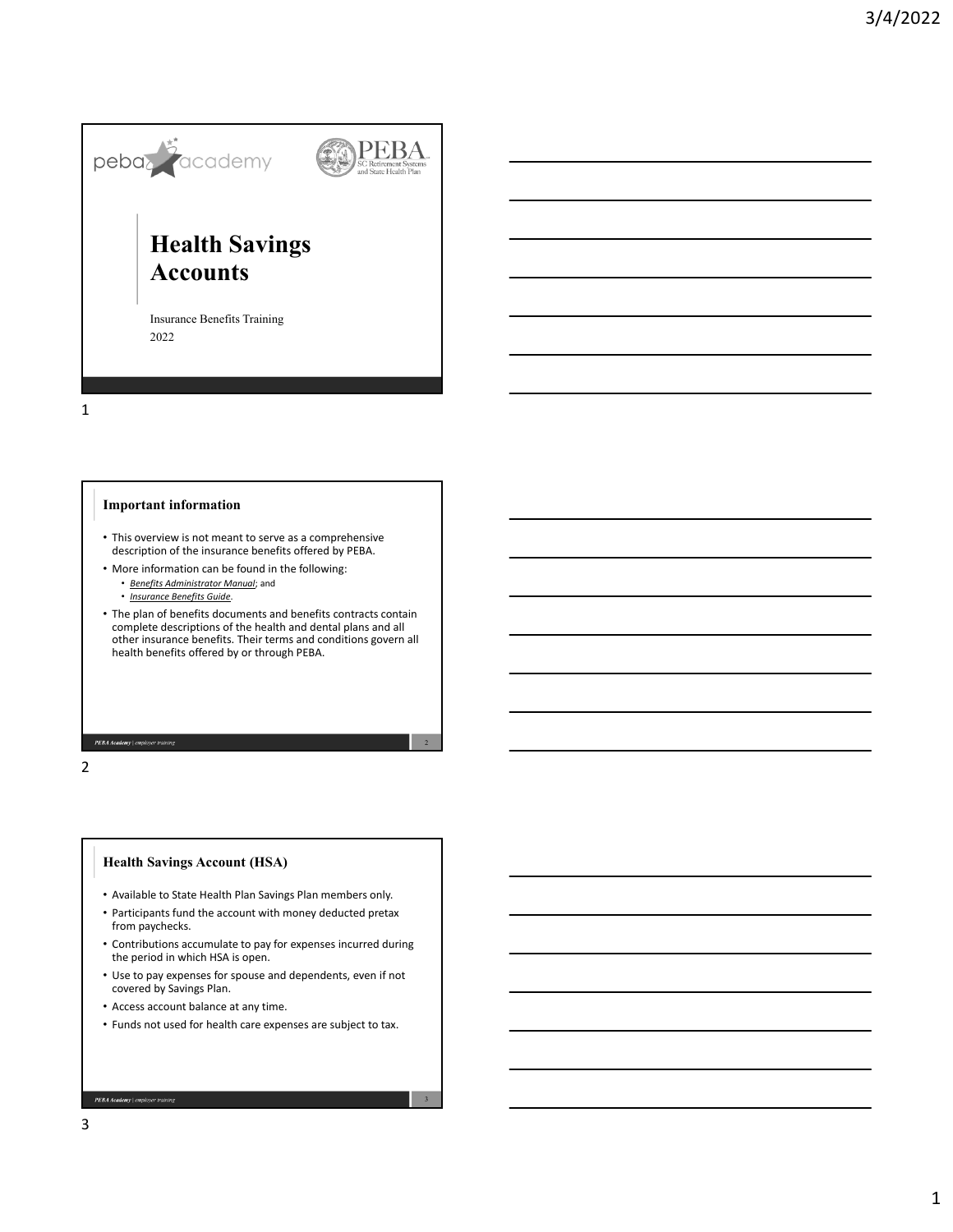### **Enrollment**

- Employees enroll through MyBenefits.
	- As a new hire;
	- During annual open enrollment period; and
	- Anytime throughout the year.
- Employers must approve the enrollment in EBS and provide the number of annual pay periods.
- PEBA sends daily enrollment and eligibility files to ASIFlex.
- HSA Central will automatically set up the bank account based on enrollment information from PEBA. The employee will receive a welcome email from HSA Central with instructions on how to fully open the account once it is set up.

4

5

6

#### PEBA Academy | employer

4

#### **Contribution limits and fees**

- Contribution limits:
	- Single coverage: \$3,650.
	- Family coverage: \$7,300.
	- Additional catch‐up contributions for a subscriber who is age 55 or older: \$1,000.
		- If participant and spouse are covered by a family high deductible health plan, and are both age 55 or older, each can make a \$1,000 catch‐up contribution into their own HSA.
- Monthly administration fee: \$0.50.
- Paper statements: \$3 per month.

PEBA Academy | emple

# 5

## **HSA Central**

- HSA custodial bank.
- HSA Central will automatically set up the bank account based on enrollment information from PEBA. The employee will receive a welcome email from HSA Central with instructions on how to fully open the account once it is set up.
- Must have zero MSA balance before contributing to HSA. • ASIFlex will automatically convert MSA to Limited‐use MSA if carryover funds remain at end of plan year.

 $\boldsymbol{PEBA \textcolor{black}{A} cademy} \mid employer \; training$